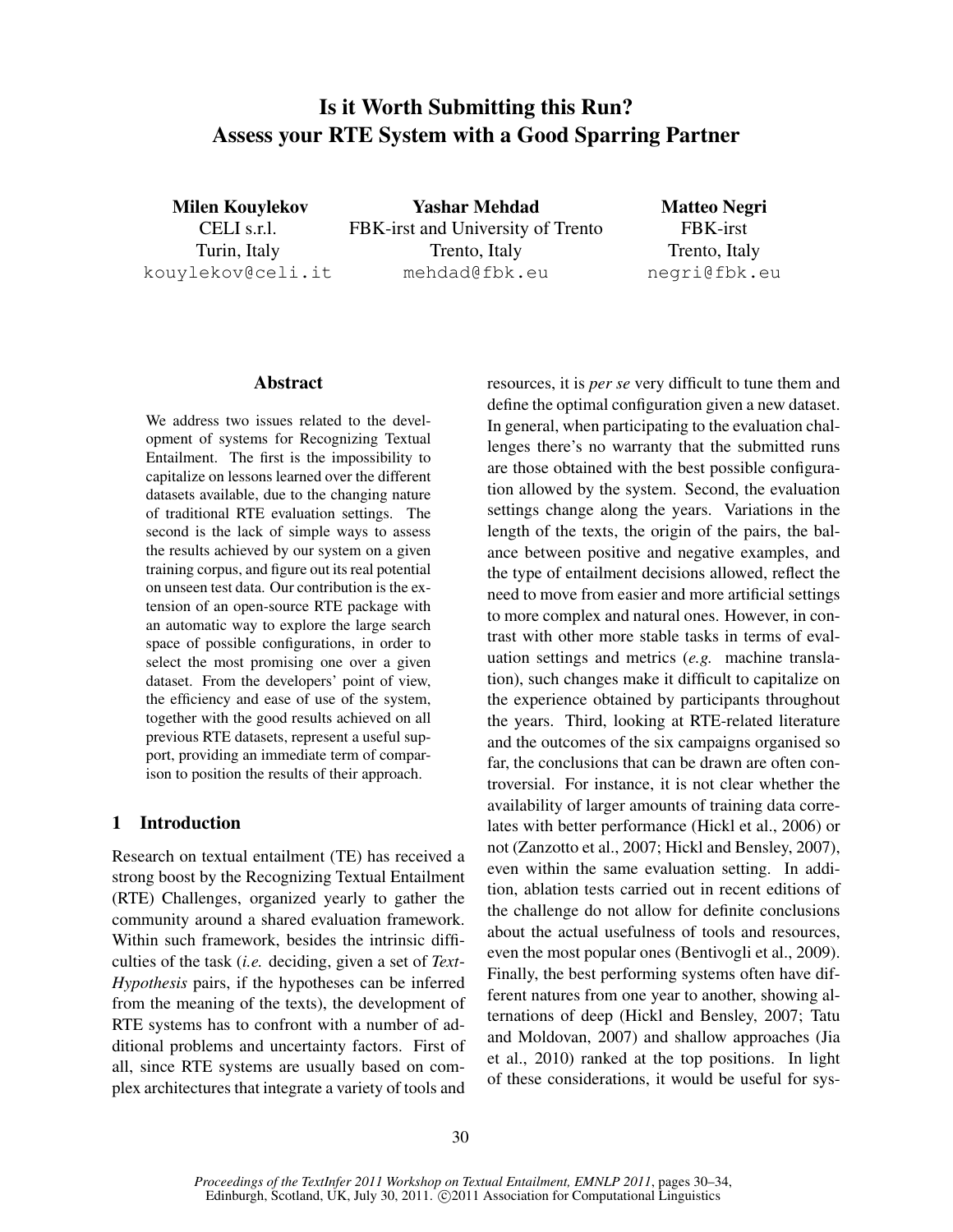tems developers to have: *i)* automatic ways to support systems' tuning at a training stage, and *ii)* reliable terms of comparison to validate their hypotheses, and position the results of their work before submitting runs for evaluation. In this paper we address these needs by extending an open-source RTE package  $(EDITS<sup>1</sup>)$  with a mechanism that automatizes the selection of the most promising configuration over a training dataset. We prove the effectiveness of such extension showing that it allows not only to achieve good performance on all the available RTE Challenge datasets, but also to improve the official results, achieved with the same system, through *ad hoc* configurations manually defined by the developers team. Our contribution is twofold. On one side, in the spirit of the collaborative nature of open source projects, we extend an existing tool with a useful functionality that was still missing. On the other side, we provide a good "sparring partner" for system developers, to be used as a fast and free term of comparison to position the results of their work.

## 2 "Coping" with configurability

EDITS (Kouylekov and Negri, 2010) is an open source RTE package, which offers a modular, flexible, and adaptable working environment to experiment with the RTE task over different datasets. The package allows to:  $i$ ) create an entailment engine by defining its basic components (i.e. algorithms, cost schemes, rules, and optimizers); *ii)* train such entailment engine over an annotated RTE corpus to learn a model; and *iii)* use the entailment engine and the model to assign an entailment judgement and a confidence score to each pair of an un-annotated test corpus. A key feature of EDITS is represented by its high configurability, allowed by the availability of different algorithms, the possibility to integrate different sets of lexical entailment/contradiction rules, and the variety of parameters for performance optimization (see also Mehdad, 2009). Although configurability is *per se* an important aspect (especially for an open-source and general purpose system), there is another side of the coin. In principle, in order to select the most promising configuration over a given development set, one should exhaustively run a huge number of training/evaluation routines. Such number corresponds to the total number of configurations allowed by the system, which result from the possible combinations of parameter settings. When dealing with enlarging dataset sizes, and the tight time constraints usually posed by the evaluation campaigns, this problem becomes particularly challenging, as developers are hardly able to run exhaustive training/evaluation routines. As recently shown by the EDITS developers team, such situation results in running a limited number of experiments with the most "reasonable" configurations, which consequently might not lead to the optimal solution (Kouylekov et al., 2010).

The need of a mechanism to automatically obtain the most promising solution on one side, and the constraints posed by the evaluation campaigns on the other side, arise the necessity to optimize this procedure. Along this direction, the objective is good a trade-off between exhaustive experimentation with all possible configurations (unfeasible), and educated guessing (unreliable). The remainder of this section tackles this issue introducing an optimization strategy based on genetic algorithms, and describing its adaptation to extend EDITS with the new functionality.

#### 2.1 Genetic algorithm

Genetic algorithms (GA) are well suited to efficiently deal with large search spaces, and have been recently applied with success to a variety of optimization problems and specific NLP tasks (Figueroa and Neumann, 2008; Otto and Riff, 2004; Aycinena et al., 2003). GA are a direct stochastic method for global search and optimization, which mimics natural evolution. To this aim, they work with a *population of individuals*, representing possible solutions to the given task. Traditionally, solutions are represented in binary as strings of *0*s and *1*s, but other encodings (*e.g.* sequences of real values) are possible. The evolution usually starts from a population of randomly generated individuals, and at each generation selects the best-suited individuals based on a *fitness function* (which measures the optimality of the solution obtained by the individual). Such selection is then followed by *modifications* of the selected individuals obtained by recombining (crossover) and performing random changes (mutation) to form a new population, which will be used in the next iter-

<sup>1</sup> http://edits.fbk.eu/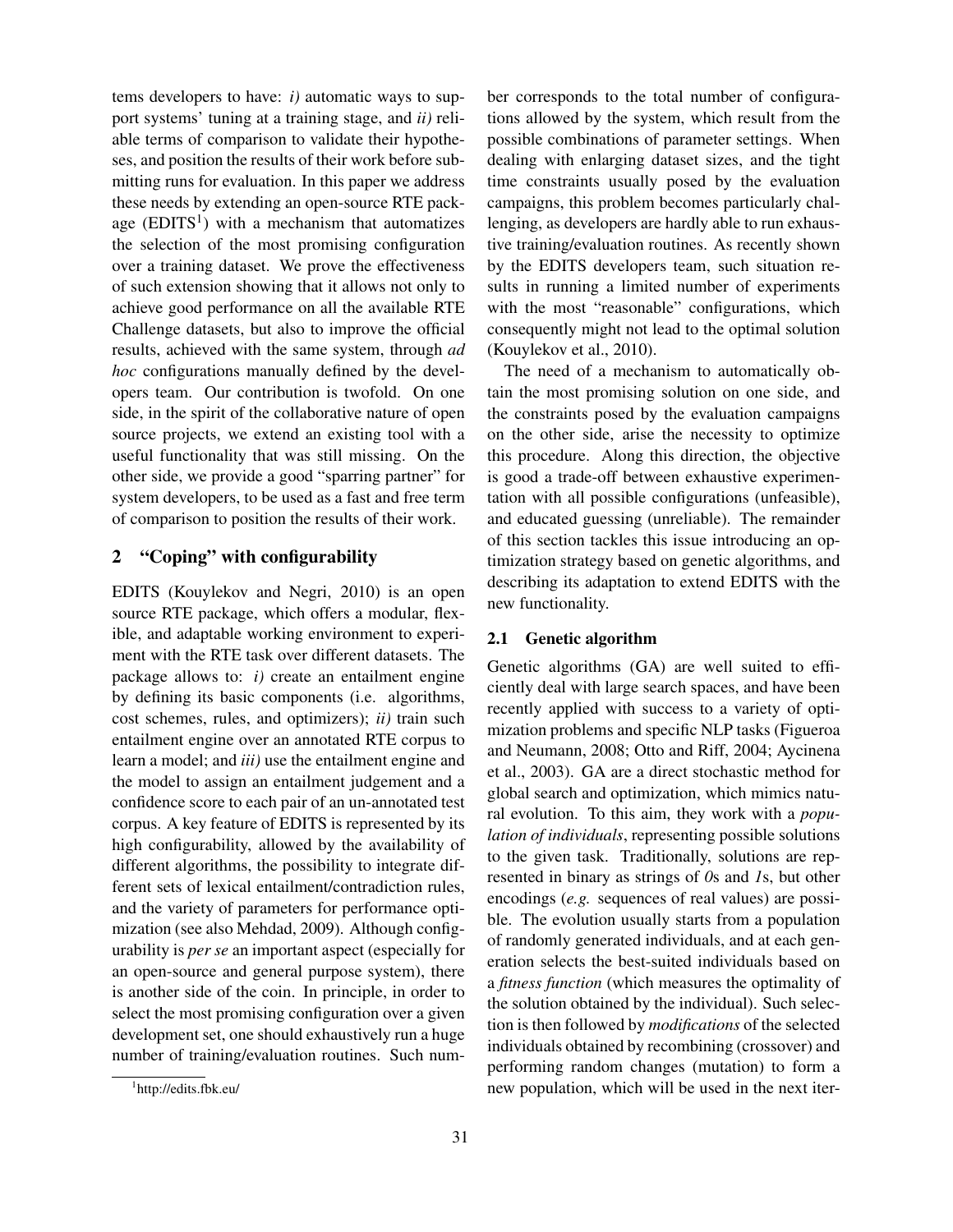ation. Finally, the algorithm is terminated when the maximum number of generations, or a satisfactory fitness level has been reached for the population.

# 2.2 EDITS-GA

Our extension to the EDITS package, EDITS-GA, consists in an iterative process that starts with an initial population of randomly generated configurations. After a training phase with the generated configurations, the process is evaluated by means of the fitness function, which is manually defined by the user<sup>2</sup>. This measure is used by the genetic algorithm to iteratively build new populations of configurations, which are trained and evaluated. This process can be seen as the combination of: *i)* a micro training/evaluation routine for each generated configuration of the entailment engine; and *ii)* a macro evolutionary cycle, as illustrated in Figure 1. The fitness function is an important factor for the evaluation and the evolution of the generated configurations, as it drives the evolutionary process by determining the best-suited individuals used to generate new populations. The procedure to estimate and optimize the best configuration applying the GA, can be summarized as follows.

(1) Initialization: generate a random initial population (*i.e.* a set of configurations).

# (2) Selection:

2a. The fitness function (accuracy, or F-measure) is evaluated for each individual in the population.

2b. The individuals are selected according to their fitness function value.

(3) Reproduction: generate a new population of configurations from the selected one, through genetic operators (cross-over and mutation).

(4) Iteration: repeat the *Selection* and *Reproduction* until *Termination*.

(5) Termination: end if the maximum number of iterations has been reached, or the population has converged towards a particular solution.

In order to extend EDITS with genetic algorithms, we used a GA implementation available in the JGAP tool<sup>3</sup>. In our settings, each individual contains a sequence of boolean parameters correspond-



Figure 1: EDITS-GA framework.

ing to the activation/de-activation of the system's basic components (algorithms, cost schemes, rules, and optimizers). The configurations corresponding to such individuals constitute the populations iteratively evaluated by EDITS-GA on a given dataset.

# 3 Experiments

Our experiments were carried out over the datasets used in the six editions of the RTE Challenge ("Main" task data from RTE1 to RTE6). For each dataset we obtained the best model by training EDITS-GA over the development set, and evaluating the resulting model on the test pairs. To this aim, the optimization process is iterated over all the available algorithms in order to select the best combination of parameters. As *termination* criterion, we set to 20 the maximum number of iterations. To increase efficiency, we extended EDITS to pre-process each dataset using the tokenizer and stemmer available in Lucene<sup>4</sup>. This pre-processing phase is automatically activated when the EDITS-GA has to process non-annotated datasets. However, we also annotated the RTE corpora with the Stanford parser plugin (downloadable from the ED-ITS websitein order to run the syntax-based algorithms available (*e.g.* tree edit distance). The number of boolean parameters used to generate the configurations is 18. In light of this figure, it becomes evident that the number of possible configurations is too large  $(2^{18} = 262, 144)$  for an exhaustive training/evaluation routine over each dataset<sup>5</sup>. However,

<sup>5</sup>In an exploratory experiment we measured in around 4 days the time required to train EDITS, with all possible con-

<sup>&</sup>lt;sup>2</sup>For instance, working on the RTE Challenge "Main" task data, the fitness function would be the *accuracy* for RTE1 to RTE5, and the *F-measure* for RTE6.

<sup>&</sup>lt;sup>3</sup>http://jgap.sourceforge.net/

<sup>4</sup> http://lucene.apache.org/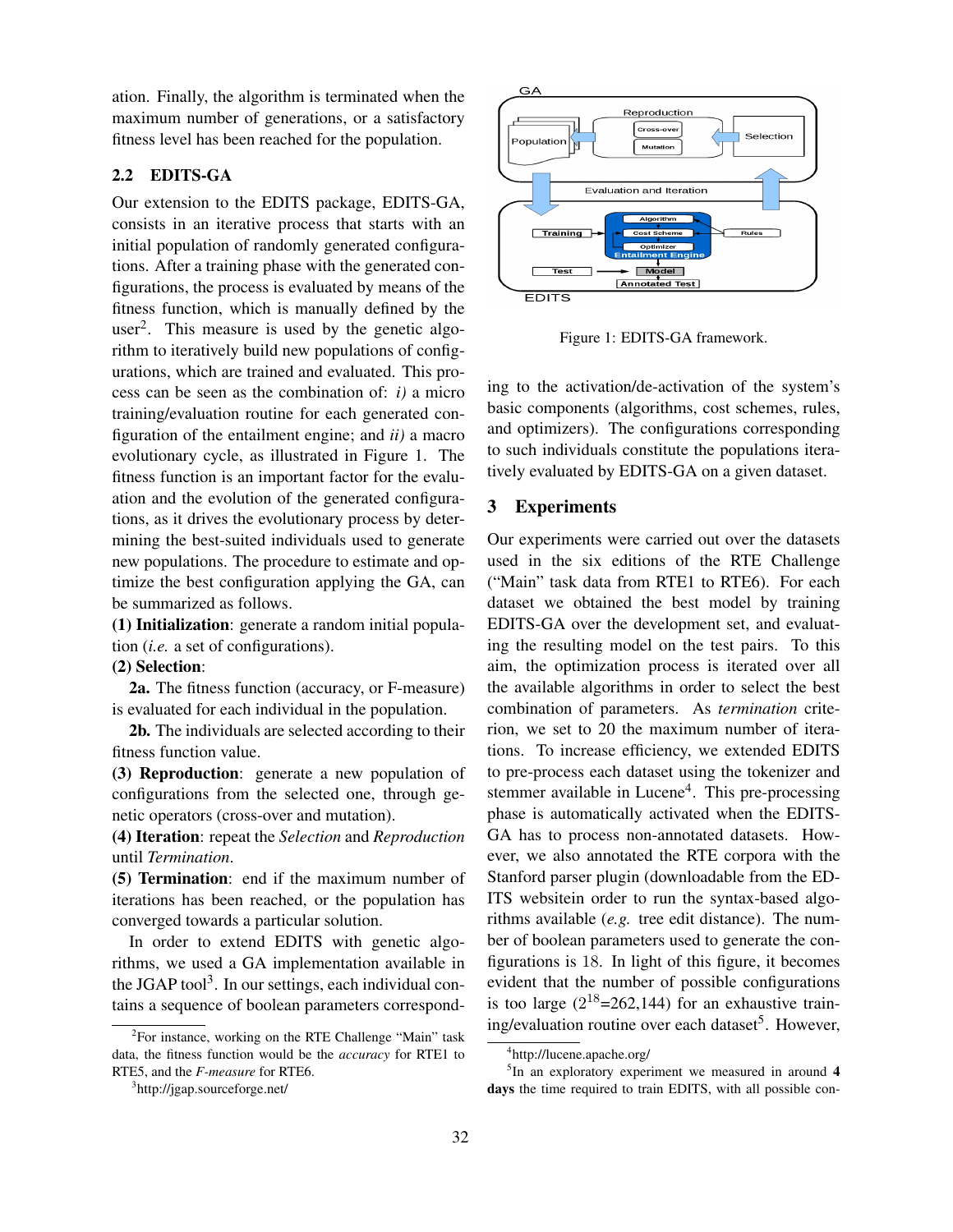|                  | # Systems | <b>Best</b> | Lowest | Average | EDITS (rank) | EDITS-GA (rank) | $%$ Impr. | Comp. Time   |
|------------------|-----------|-------------|--------|---------|--------------|-----------------|-----------|--------------|
| RTE <sub>1</sub> | 15        | 0.586       | 0.495  | 0.544   | 0.559(8)     | 0.5787(3)       | $+3.52\%$ | 8m 24s       |
| RTE <sub>2</sub> | 23        | 0.7538      | 0.5288 | 0.5977  | 0.605(6)     | 0.6225(5)       | $+2.89\%$ | 9m8s         |
| RTE3             | 26        | 0.8         | 0.4963 | 0.6237  |              | 0.6875(4)       |           | 9m           |
| RTE <sub>4</sub> | 26        | 0.746       | 0.516  | 0.5935  | 0.57(17)     | 0.595(10)       | $+4.38\%$ | $30m\,54s$   |
| RTE <sub>5</sub> | 20        | 0.735       | 0.5    | 0.6141  | 0.6017(14)   | 0.6233(9)       | $+3.58\%$ | 8m23s        |
| RTE <sub>6</sub> | 18        | 0.4801      | 0.116  | 0.323   | 0.4471(4)    | 0.4673(3)       | $+4.51\%$ | 1h $54m 20s$ |

Table 1: RTE results (acc. for RTE1-RTE5, F-meas. for RTE6). For each participant, only the best run is considered.

with an average of 5 *reproductions* on each iteration, EDITS-GA makes an average of 100 configurations for each algorithm. Thanks to EDITS-GA, the average number of evaluated configurations for a single dataset is reduced to around  $400<sup>6</sup>$ .

Our results are summarized in Table 1, showing the total number of participating systems in each RTE Challenge, together with the highest, lowest, and average scores they achieved. Moreover, the official results obtained by EDITS are compared with the performance achieved with EDITS-GA on the same data. We can observe that, for all datasets, the results achieved by EDITS-GA significantly improve (up to 4.51%) the official EDITS results. It's also worth mentioning that such scores are always higher than the average ones obtained by participants. This confirms that EDITS-GA can be potentially used by RTE systems developers as a strong term of comparison to assess the capabilities of their own system. Since time is a crucial factor for RTE systems, it is important to remark that EDITS-GA allows to converge on a promising configuration quite efficiently. As can be seen in Table 1, the whole process takes around 9 minutes<sup>7</sup> for the smaller datasets (RTE1 to RTE5), and less than 2 hours for a very large dataset (RTE6). Such time analysis further proves the effectiveness of the extended EDITS-GA framework. For the sake of completeness we gave a look at the differences between the "educated guessing" done by the EDITS developers for the official RTE submissions, and the "optimal" configuration automatically selected by EDITS-GA. Surprisingly, in some cases, even a minor difference in the selected parameters leads to significant gaps in the results. For instance, in RTE6 dataset, the "guessed" configuration (Kouylekov et al., 2010) was based on the lexical overlap algorithm, setting the cost of replacing H terms without an equivalent in T to the minimal Levenshtein distance between such words and any word in T. EDITS-GA estimated, as a more promising solution, a combination of lexical overlap with a different cost scheme (based on the IDF of the terms in T). In addition, in contrast with the "guessed" configuration, stop-words filtering was selected as an option, eventually leading to a 4.51% improvement over the official RTE6 result.

#### 4 Conclusion

"Is it worth submitting this run?","How *good* is my system?". These are the typical concerns of system developers approaching the submission deadline of an RTE evaluation campaign. We addressed these issues by extending an open-source RTE system with a functionality that allows to select the most promising configuration over an annotated training set. Our contribution provides developers with a good "sparring partner" (a free and immediate term of comparison) to position the results of their approach. Experimental results prove the effectiveness of the proposed extension, showing that it allows to: *i)* achieve good performance on all the available RTE datasets, and *ii)* improve the official results, achieved with the same system, through *ad hoc* configurations manually defined by the developers team.

#### Acknowledgments

This work has been partially supported by the ECfunded projects CoSyne (FP7-ICT-4-24853), and Galateas (CIP-ICT PSP-2009-3-250430).

figurations, over small datasets (RTE1 to RTE5).

<sup>&</sup>lt;sup>6</sup>With these settings, training EDITS-GA over small datasets (RTE1 to RTE5) takes about 9 minutes each.

<sup>&</sup>lt;sup>7</sup>All time figures are calculated on an Intel(R) Xeon(R), CPU X3440 @ 2.53GHz, 8 cores with 8 GB RAM.